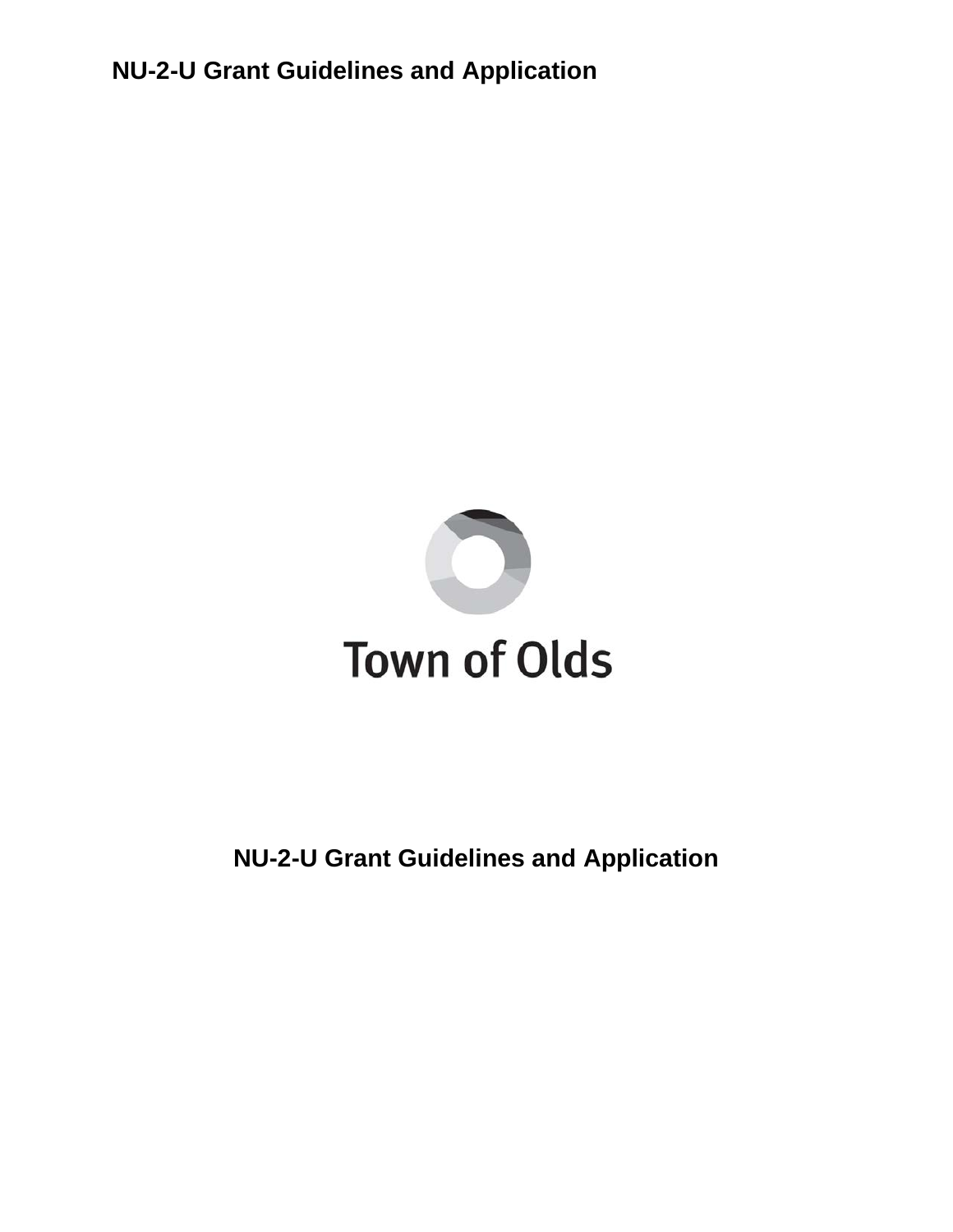#### **NU-2-U Grant**

This grant identifies a process to distribute proceeds from the NU-2-U Thrift Store operation back to the community.

#### **What does NU-2-U support?**

- Providing goods to people who cannot afford new things
- Recycling household goods to reduce what goes to the landfill.
- Keeping goods in the community
- Operating a vibrant successful thrift store.

### **Principles for a funding program**

- Funds available will be distributed annually based on applications received from community organizations.
- Funds will be used to support active lifestyles, health and wellness initiatives for families in the community (Olds and area).
- Funds will be used, where possible to support programs and services that cannot to be funded by Family and Community Support Services (FCSS). FCSS regulations prescribe what may be funded. Often organizations are required to seek alternate sources of funding when the FCSS regulations identify ineligible elements of an application.
- Funds may be used to supplement initiatives of other organizations that are supporting active lifestyles, health and wellness for the community such as Canadian Tire Jumpstart, Kids Sport or the Olds Community Assistance Foundation.
- Funds will be used to support initiatives that augment major initiatives – bricks and mortar projects would not typically be eligible, but furnishings, services and program support for these initiatives would be considered.
- Funding would typically be considered for a defined project that can be completed within the calendar year in which the funds are granted.
- Funds will only be provided to not-forprofit organizations. (May include schools, the library and The Town)

#### **Funding parameters:**

- 1. Applicants must be from a registered not-for-profit organization.
- 2. Applications must contain:
	- Description of the initiative.
	- Explanation of the need for this initiative in the community and how the funds being requested will help to meet that need.
	- Explanation of how the organization plans to continue the initiative after the funding is finished.
	- Budget (all revenues and expenditures including the NU-2-U Grant to present a balanced budget).
	- A copy of the organization's most recent financial statement, and a list of the members of the Board of Directors.
- 3. Successful grant applicants must agree to provide an accounting for the funds provided within one year.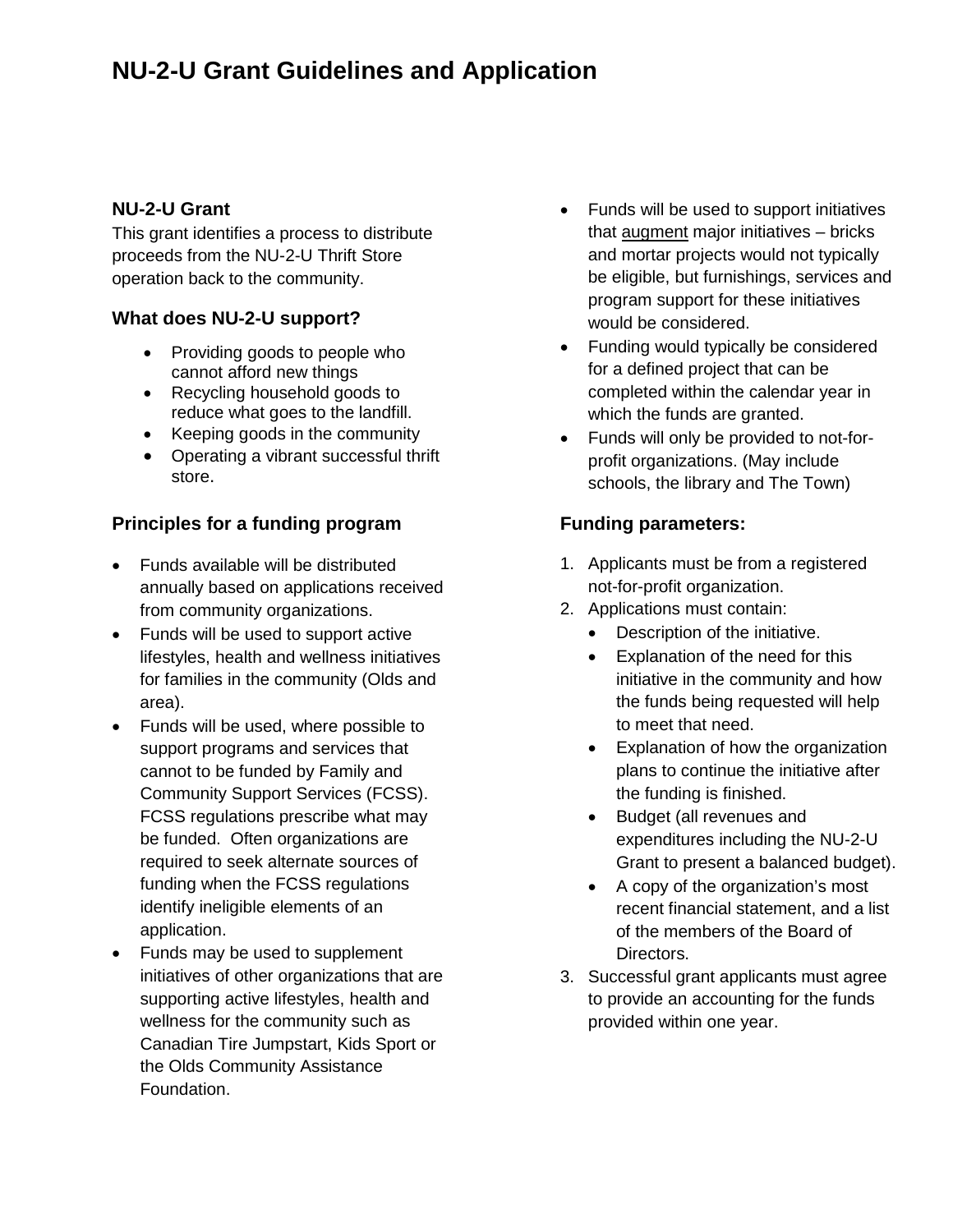### **Types of projects that may be considered for funding:**

- Furnishings, programs and services for capital initiatives such as a hospice or an emergency shelter.
- Programs and services that support children in need, such as food programs for children or support for children to participate in recreation and culture programs.
- Programs and services that require start up funding or a financial infusion to keep going.
- Programs and services that support building individual and organizational capacity.
- Programs and services for people who might be victims of family violence or family breakdown.
- Programs and services not eligible for FCSS funding.

### **Application Review**

A Grant Review Team has been established consisting of:

- Director of Community Services (or designate) of The Town of Olds
- NU-2-U Store Supervisor
- Two NU-2-U volunteer representatives and

• One representative of the Olds Institute, Community Lifestyles Committee.

Administrative support to this process is provided by the Town of Olds Community Services Department, while the store remains a part of municipal operations.

Applications will be evaluated based on need for the initiative in the community and the ability of the organization to complete the initiative as proposed.

In an effort to maximize funds supporting community initiatives, applications will be vetted against the allocations of the Olds Community Assistance Foundation and Olds FCSS to strive to eliminate duplication and to aim for wide distribution of funds in the community.

Level of funding will be dependent, annually, on the amount of surplus generated by NU-2-U Store operations.

**Organizations may be asked to sign an agreement for any funding allocated under this program and provide accounting for the funds allocated under this grant program.**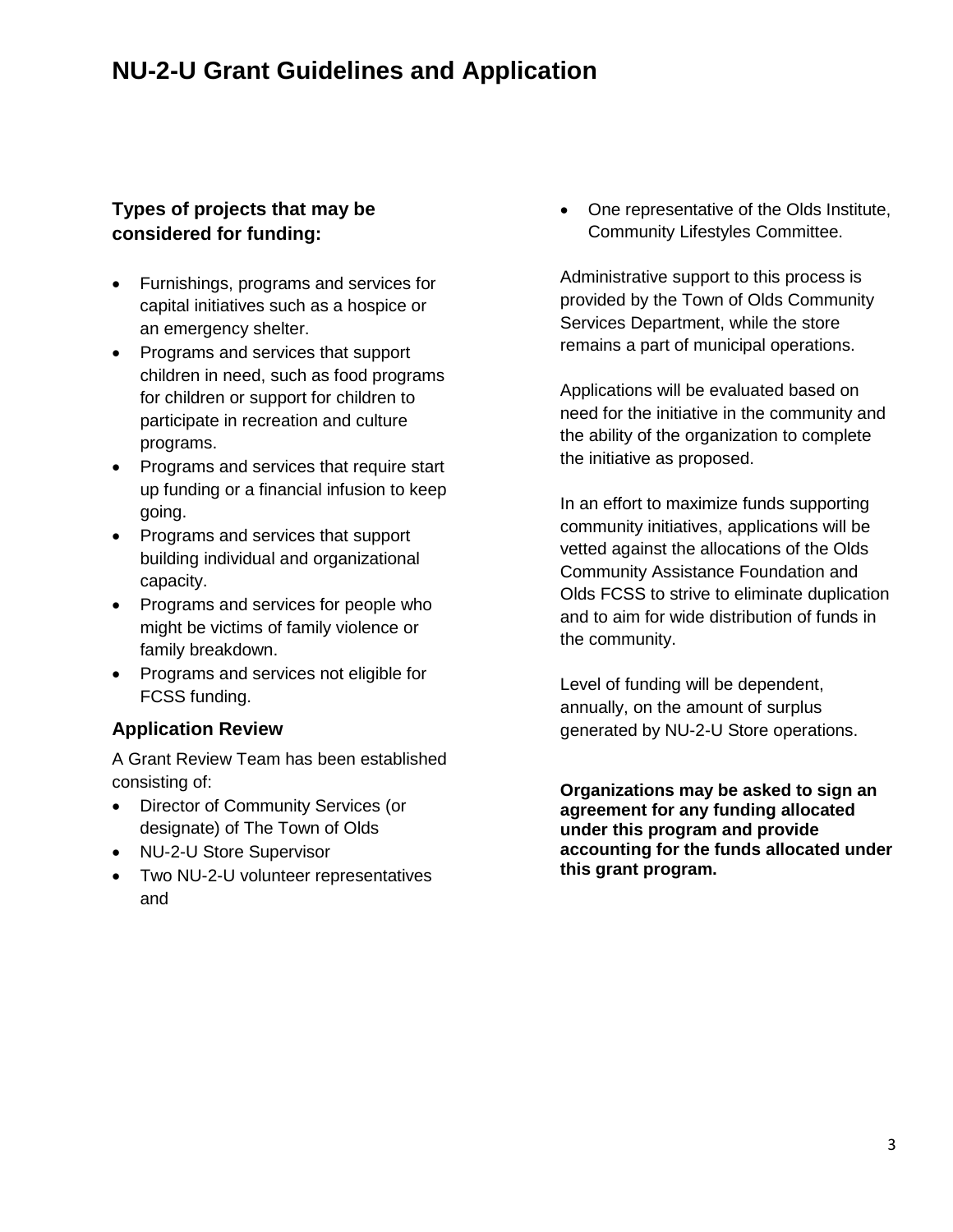**Nu2U Grant Application Form**

**Name of Organization applying for funding:**

**Address of Organization:**

**Contact for Organization (Name and Phone number):**

**Name of the project, program or service for which funding is being requested:**

**Description of the project, program or service:**

**Be specific – what will the grant money go towards? It should be an identifiable component of the ask.**

**What community needs will be addressed by this project, program or service?**

**Again, be specific – who and how will your segment of the community benefit from this money?**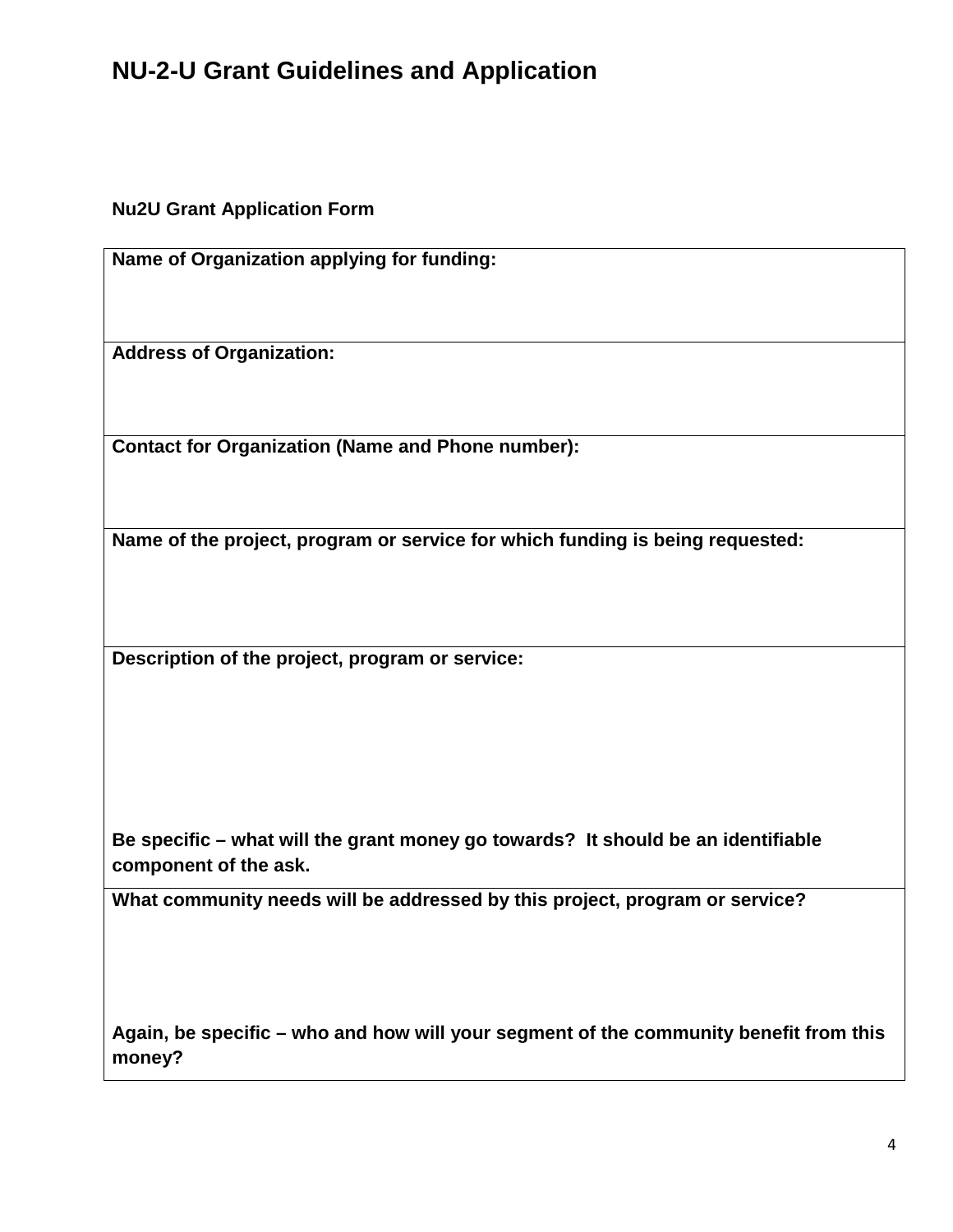**How will your organization support this project, program or service after the NU-2-U grant funds are expended?**

**Is this a one-time expenditure? Will it require ongoing funding after the project, program or service ends? Where will you find the funds to continue the project, program or service? How will the project, program or service be sustained after the grant?**